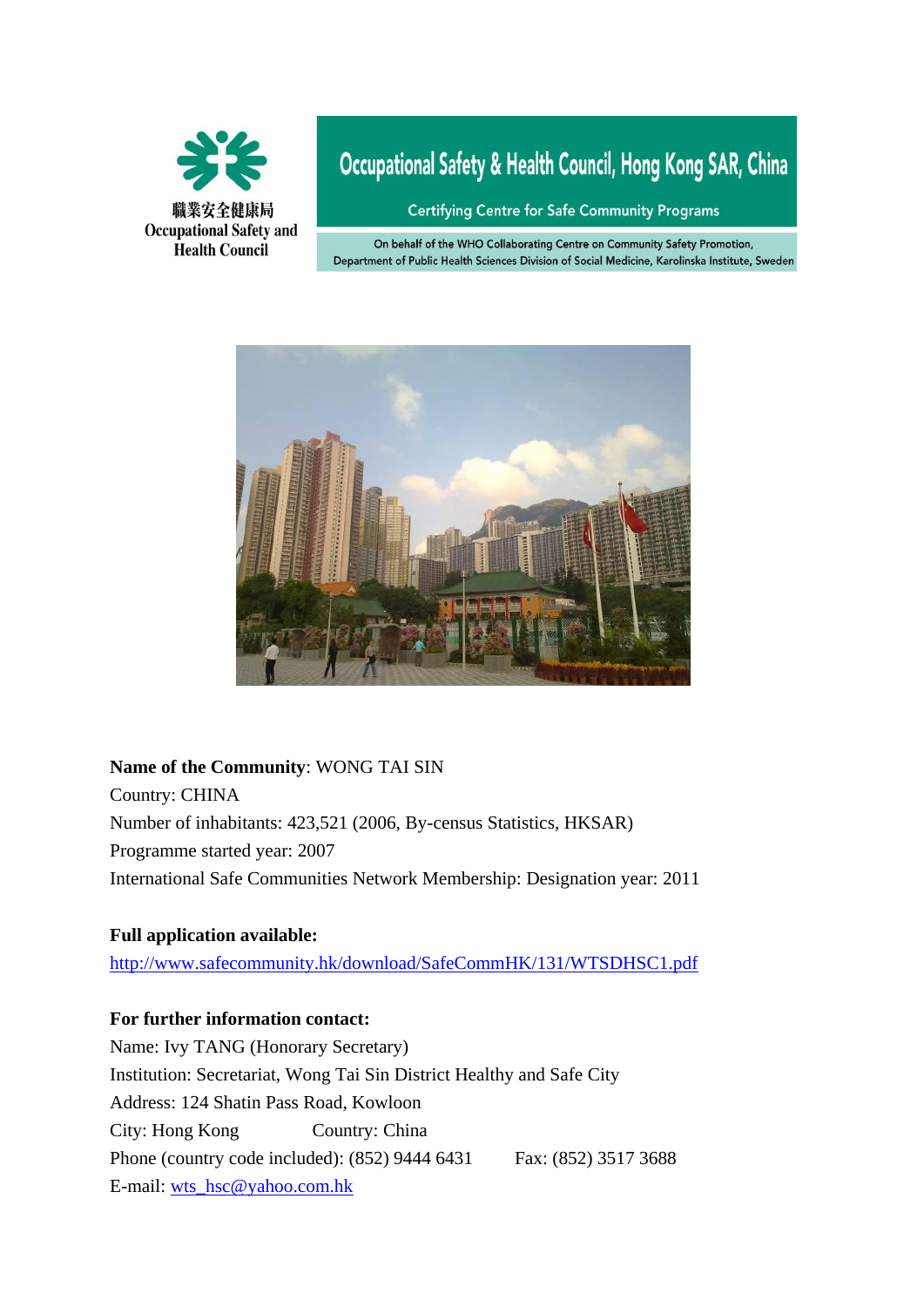# **The programme covers the following safety promotion activities:**

#### **For the age group**

#### *Children 0-14 years:*

- Children & Adolescents Special Services Working Group encourage toddler safety & anti-drug campaigns;
- Safety & Health Program for Pre-school Children

# *Youth 15-24 years:*

- Adolescent's Anti-drug & Fight Crime Carnival ( since 2006)
- "CPR & AED Training for High School Students" 2010:
- "Fight Crime" Basket ball competition
- Anti-drug Musical performance since 2009
- " Fresh Express Ambassadors" & Fresh Express Community Integrated Anti-drug Scheme 2009-2010
- Anti-drug programmes organized by Wong Tai Sin Alliance Against Drug Abuse

# *Adults 25-64 years:*

- Community Education & Promotion Working Group – to popularize safety issues

# *Elderly 65+ years:*

- Elderly Services Working Group provide continuous health & safety support;
- " Safe & Healthy Residential Home Accreditation Scheme";
- "Community Fall Prevention Scheme" cum Tai Chi Promotion Performance;
- Wong Tai Sin Fall Prevention Project for the Elderly exhibition & reinforcement
- Wong Tai Sin District Elders Protection Project

# **At the following environments**:

# *Home:*

- "Safe & Healthy Estate Accreditation Scheme";
- Quality Building Management Competition since 1999
- "Year End Clean Up Operation"
- "Cleanest Estate Award Scheme"

# *Traffic:*

- "Road Safety Working Group" follow up recommendations on Road Safety Survey (2008 2009) <http://www.districtcouncils.gov.hk/wts/chinese/welcome.htm>
- "Wong Tai Sin Road Safety Day"  $(2005 2010)$
- "Wong Tai Sin Road Safety Patrol for the Elderly" since 2002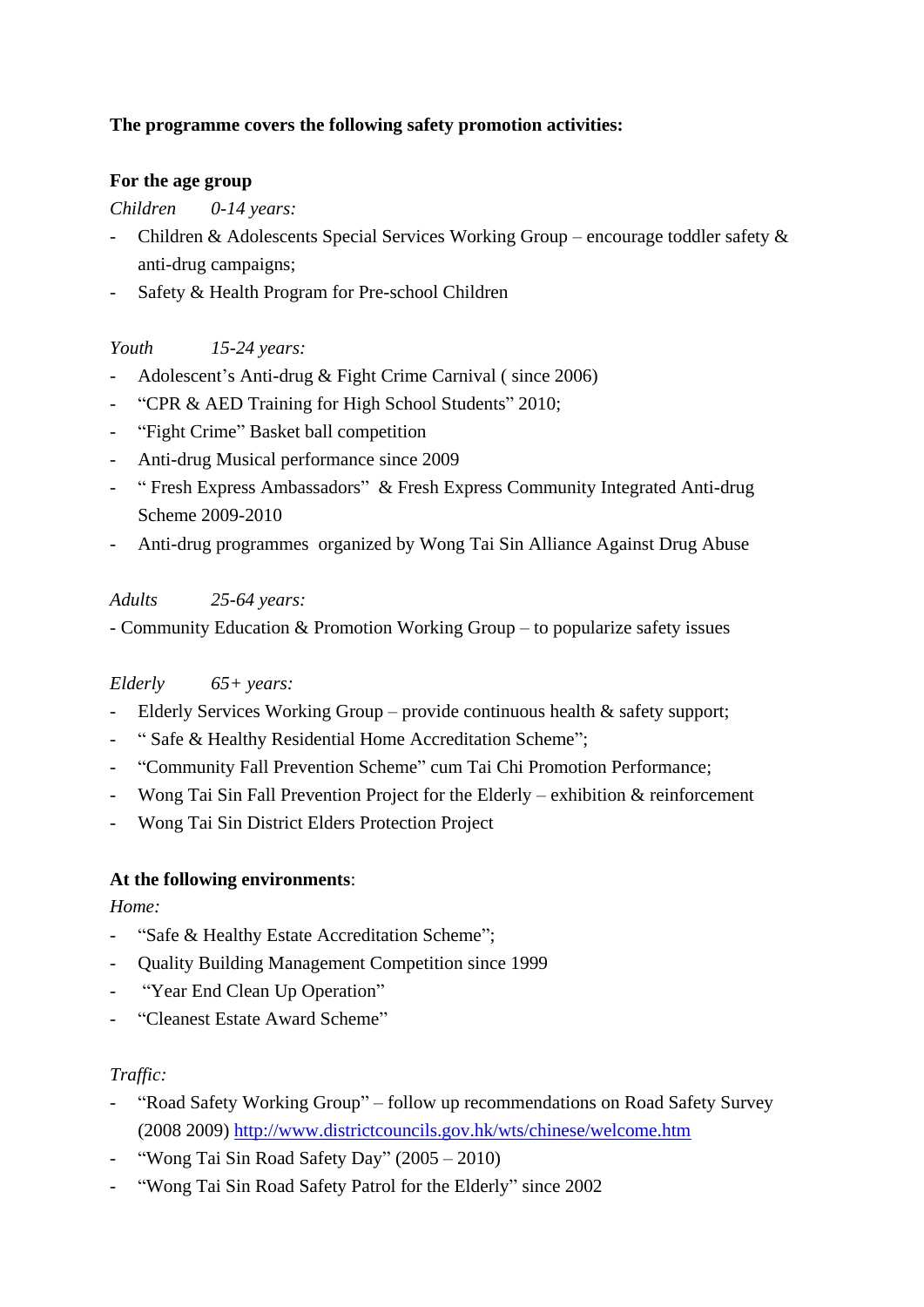### *Occupational:*

- Electrical & Mechanical Services and Occupational Safety seminars since 2009
- Visits to Occupational & Health Gallery 2010
- Safety Quiz 2010
- International Safe Workplace Program (ISWP) : Hospitals (2011/2012)
- "Healthy & Safe Hospitals : OSH & Staff Wellness in Hospitals";
- Hospital Accreditation (ACHS) 2012/2013

# *School:*

- International Safe School Accreditation Scheme
- "Happy Coach Leadership Workshops" since 2008
- "Know Drug No Drug" Program
- Medical Care Experience in Our Lady Of Maryknoll Hospital

#### *Sports:*

- Green Promotion Basket Ball Competition
- "Say No To Drugs" Taekwondo performance by young people

### *Leisure:*

- Environmental protection : "Tree Management"
- Green & Tree Planting Projects
- Flower Blossom for 2008 Beijing Olympic Games
- Rosella Harvesting Festival
- Insight Hong Kong Scheme" on Environmental protection

*Natural Disaster:* the consequences (human injuries) related to Natural Disaster. (example Tsunami Warning System, earthquake safe houses)

- Prevention of Human Swine Influza
- Prevention of Hand, Foot and Mouth disease

#### *Others:*

- Community Diagnosis Working Group provide insights & directions for forward planning in safety promotion;
- Rehabilitative Planning Working Group promulgating barrier-free facilities for citizens;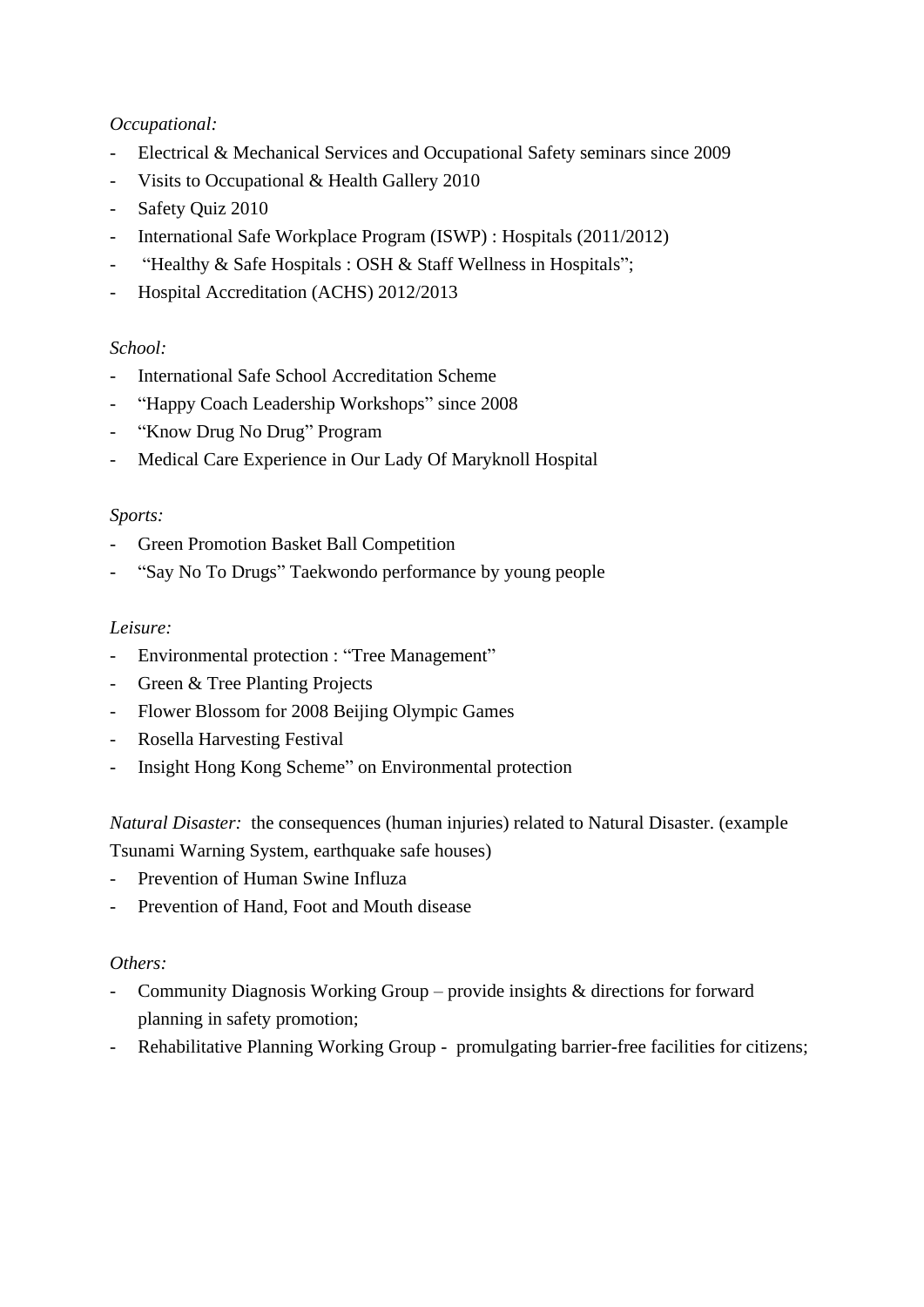### **Violence prevention** (intentional injuries):

- Publicity Campaign on "Strengthening Families & Combating Crime" since 2006
- "Caring Home Together- Community as Our Family" Project since 2009
- Family Ambassadors Program 2006-2009
- "strengthening Families & Combating Violence" : Neighbourhood Support for a Harmonious Community since 2006
- "Elderly & Junior Police Call Fight Crime Ambassador Scheme" since 2007
- " Family Community Cohesion Scheme" since 2009

#### **Suicide prevention (**self-inflected injuries):

- "Happy Living Community Campaign" & "Happy Coach Leadership Workshops" : promoting positive psychology in community for all age groups;
- Publicity Campaign Against Suicide since 2006

### **Programs aiming at "High risk-groups"**:

- "Community Fall Prevention Scheme"



# Resurface of the ramp way to reduce risk of slip/fall

- High Risk Elderly support Program
- Safety Projects for high risk elders
- Program in support of International Day of Persons with Disabilities in Wong Tai Sin **District**
- Fire Drill & Fire Safety Talks since 2006
- Fire Safety Ambassador Scheme since 1998
- Wong Tai Sin Fire Station Open Day cum Fire Safety Carnival since 2006
- "Corruption Prevention activities"
- Anti-mosquito Pioneer campaign
- Anti-Rodents Campaign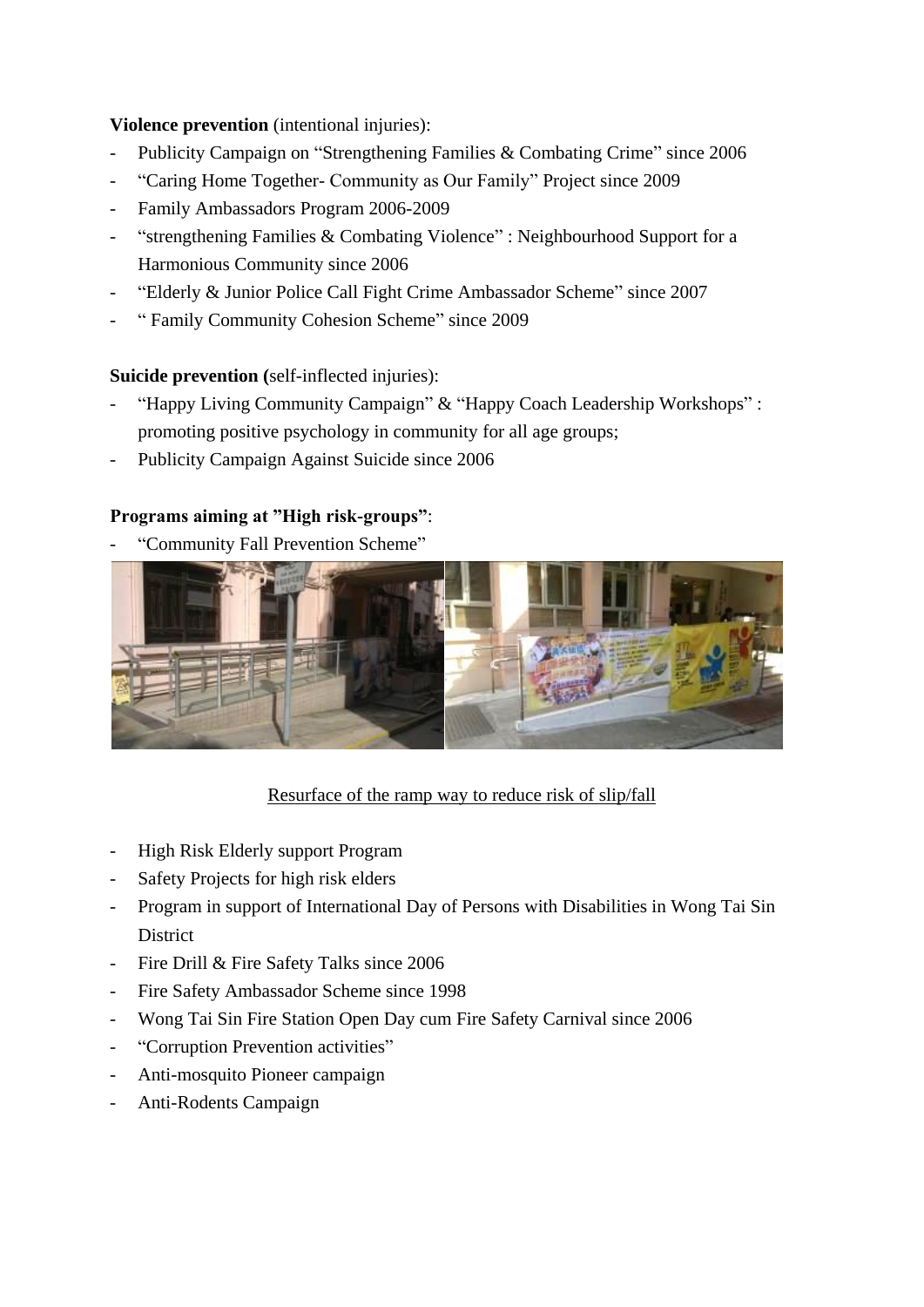**Surveillance of injuries**: Domestic (~35%); Industrial (~25%); Sports (~6%); Traffic (~6%) Numbers per year: ~ 3,000 p.a. Population base: 423,521 (2006, By-census Statistics, HKSAR) Started year: 2005

# **Publications**: (Scientific) **Produced information material, pamphlets**:

"Wong Tai Sin District Healthy & Safe City" Community Diagnosis Report November 2010

#### **Staff**



# **Board of Directors**

Number: 1 Professions: part-time or full-time: 1 Full-time Executive Permanent: 1 Full-time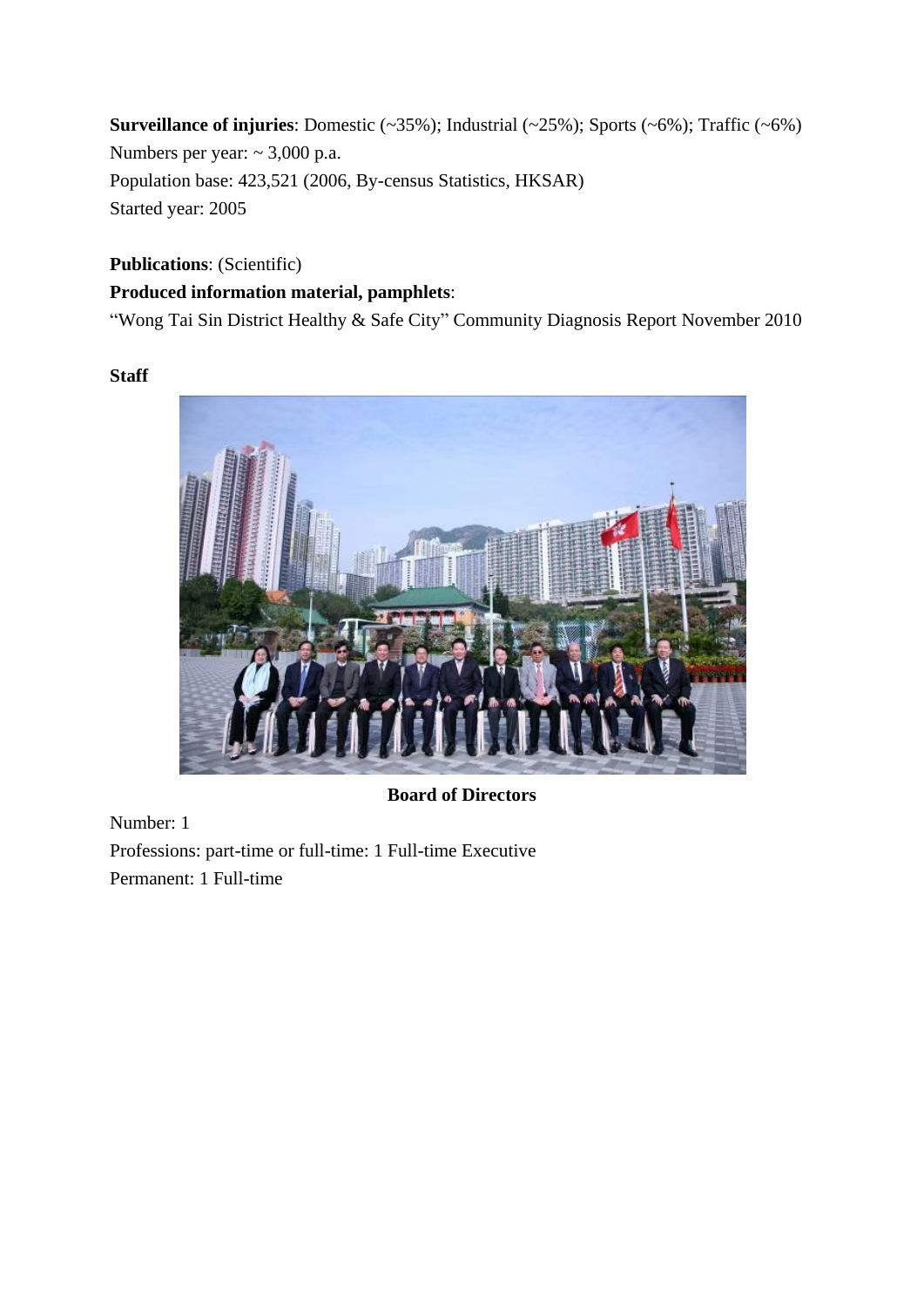#### *Organization:*



*Specific intersectoral leadership group:*

- Wong Tai Sin District Home Affair Office;
- Wong Tai Sin District Council
- Tung Wah Group Hospitals Wong Tai Sin Hospital
- Our Lady of Maryknoll Hospital